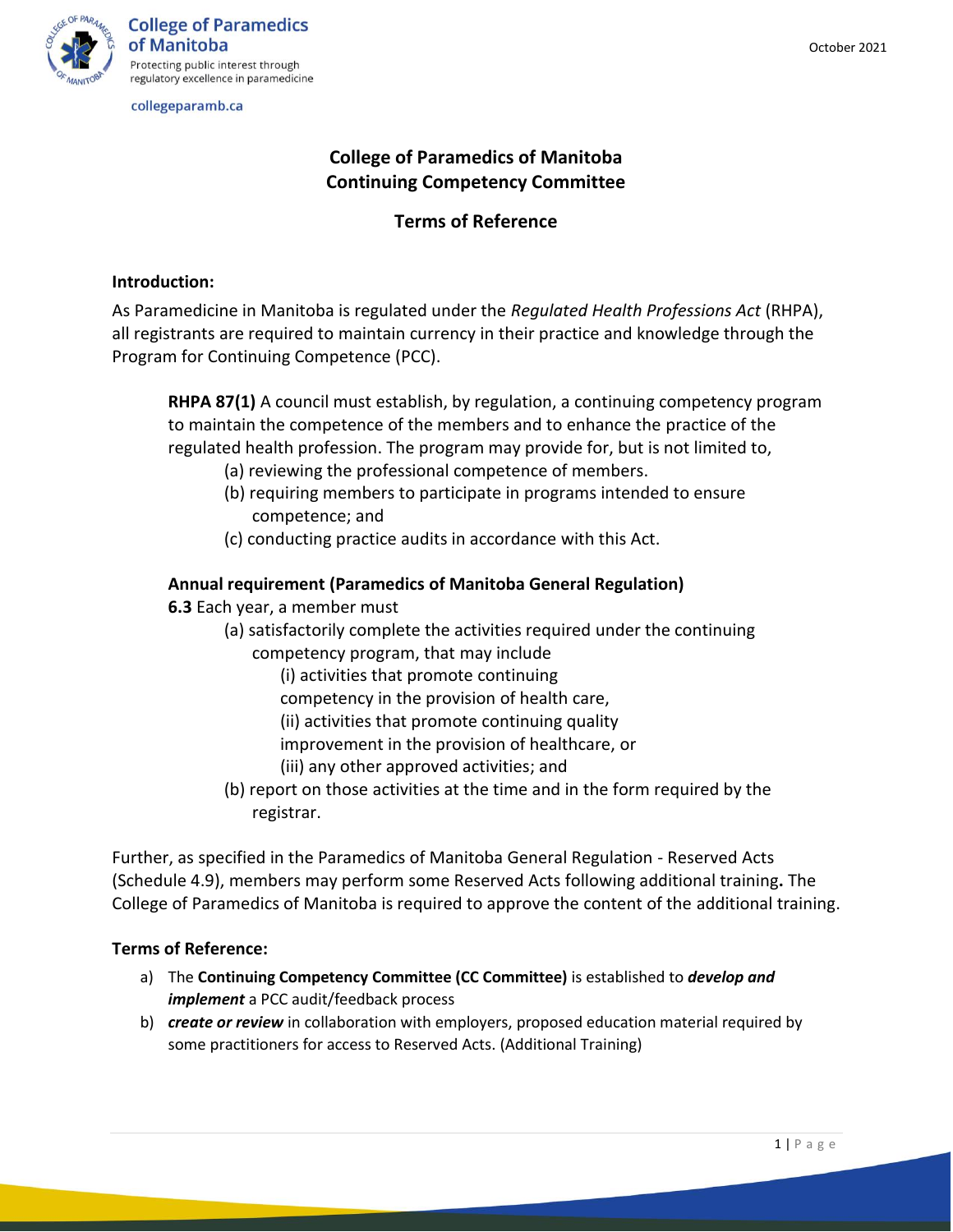

#### collegeparamb.ca

(Please note PCC audit/feedback process, changes to enhance the PCC program, and proposed education material is required to be approved by the CPMB Council prior to implementation)

### **Membership:**

Appointments committee of the College of Paramedics of Manitoba Council shall provided names to the CPMB Council for membership on the CC Committee.

The CC Committee shall consist of 10 members and a College staff person:

- One staff liaison from the College of Paramedics of Manitoba
- 7 members from the CPMB membership (Full, Retired)
- 3 non-paramedic public members

CC Committee members should have experience in or suitable knowledge of the practice of Paramedicine, an interest and/or background in education and evaluative process especially with regards to the purpose of a continuing education program, and appropriate additional education related to the Reserved Acts (those requiring additional training).

## **Terms of Office:**

The CC Committee members shall serve for a three (3) year appointment with the option of one (1) additional re-appointment for a total of six (6) years.

## **Frequency of Meetings**

The CC Committee shall meet bi-monthly or more frequently as mutually decided.

### **Reporting/Recording:**

• A recording secretary - currently the Executive Assistant from the College of Paramedics of Manitoba shall take minutes for every meeting

### **Decision Making and Governance:**

- A Paramedic representative will chair the Committee meetings.
- The chair (in collaboration with college staff liaison, will set the agenda and ensure it and minutes from the previous meeting is circulated one week prior to the meeting date
- As much as possible, decisions of the Committee shall be made by consensus
- If consensus cannot be reached, each member shall have one vote.
- No proxy votes will be permitted
- Business of the Committee shall be conducted using principles contained within Robert's Rules of Order
- The Rules of Order should not become an encumbrance to the operation of the Committee